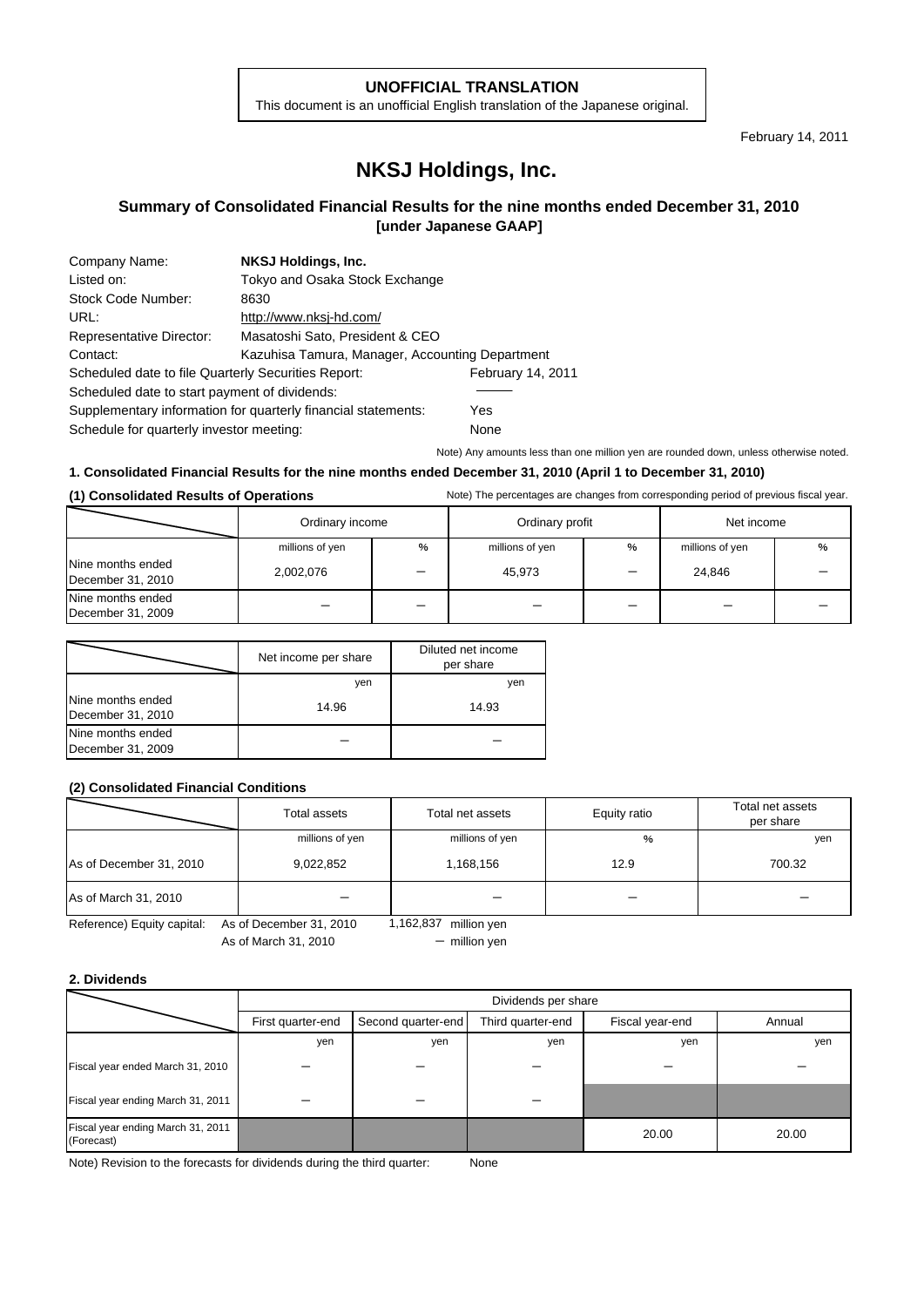#### **3. Consolidated Forecasts for the fiscal year ending March 31, 2011 (April 1, 2010 to March 31, 2011)**

Note) The percentages are changes from corresponding period of previous fiscal year.

|                                                                        | Ordinary income |   | Ordinary profit |   | Net income      |   | Net income<br>per share |
|------------------------------------------------------------------------|-----------------|---|-----------------|---|-----------------|---|-------------------------|
|                                                                        | millions of yen | % | millions of yen | % | millions of yen | % | yen                     |
| Fiscal year ending March 31, 2011<br>(April 1, 2010 to March 31, 2011) | 2,625,000       |   | 48,000          |   | 25,000          |   | 15.05                   |

Note) Revision to the forecasts for the fiscal year during the third quarter: None

**4. Other** Note) Please refer to "Other Information" on page 2 for details.

(1) Changes in significant subsidiaries during the third quarter: None Note) The above shows changes in specified subsidiaries resulting in the change in the scope of consolidation during the third quarter.

(2) Adoption of simplified accounting methods or special accounting methods: Yes Note) The above shows adoption of simplified accounting methods or accounting methods used specifically for the preparation of the quarterly consolidated financial statements.

(3) Changes in accounting policies, procedures and methods of presentation

①Changes due to revisions to accounting standards: None

②Changes due to other reasons: None

Note) The above shows changes which are shown in "Changes in significant accounting policies for the preparation of the quarterly consolidated financial statements".

(4) Number of shares outstanding (Common stock) :

①Total shares outstanding including treasury stock:

| As of December 31, 2010                     | 1,661,409,178 shares |
|---------------------------------------------|----------------------|
| As of March 31, 2010                        | $-$ shares           |
| 2Treasury stock:                            |                      |
| As of December 31, 2010                     | 975,828 shares       |
| As of March 31, 2010                        | $-$ shares           |
| 3) Average number of shares outstanding:    |                      |
| For the nine months ended December 31, 2010 | 1,660,680,200 shares |
| For the nine months ended December 31, 2009 | $-$ shares           |

(Disclosure regarding the execution of the quarterly review process)

This summary is outside the scope of the quarterly review procedure which is required by "Financial Instruments and Exchange Act", but the review procedure of the quarterly financial statements was completed.

(Notes for using forecasted information etc.)

The forecasts included in this document are based on the currently available information and certain assumptions that we believe reasonable. Accordingly, the actual results may differ materially from those projected herein depending on various factors. For notes for using forecasted information, please refer to "Note Regarding Forward-looking Statements" on page 11.

NKSJ Holdings, Inc. was established on April 1, 2010 as a holding company of Sompo Japan Insurance Inc. and NIPPONKOA Insurance Co., Ltd. This consolidated fiscal year is the first period, so there are no results for the fiscal year ended March 31, 2010 and the nine months ended December 31, 2009.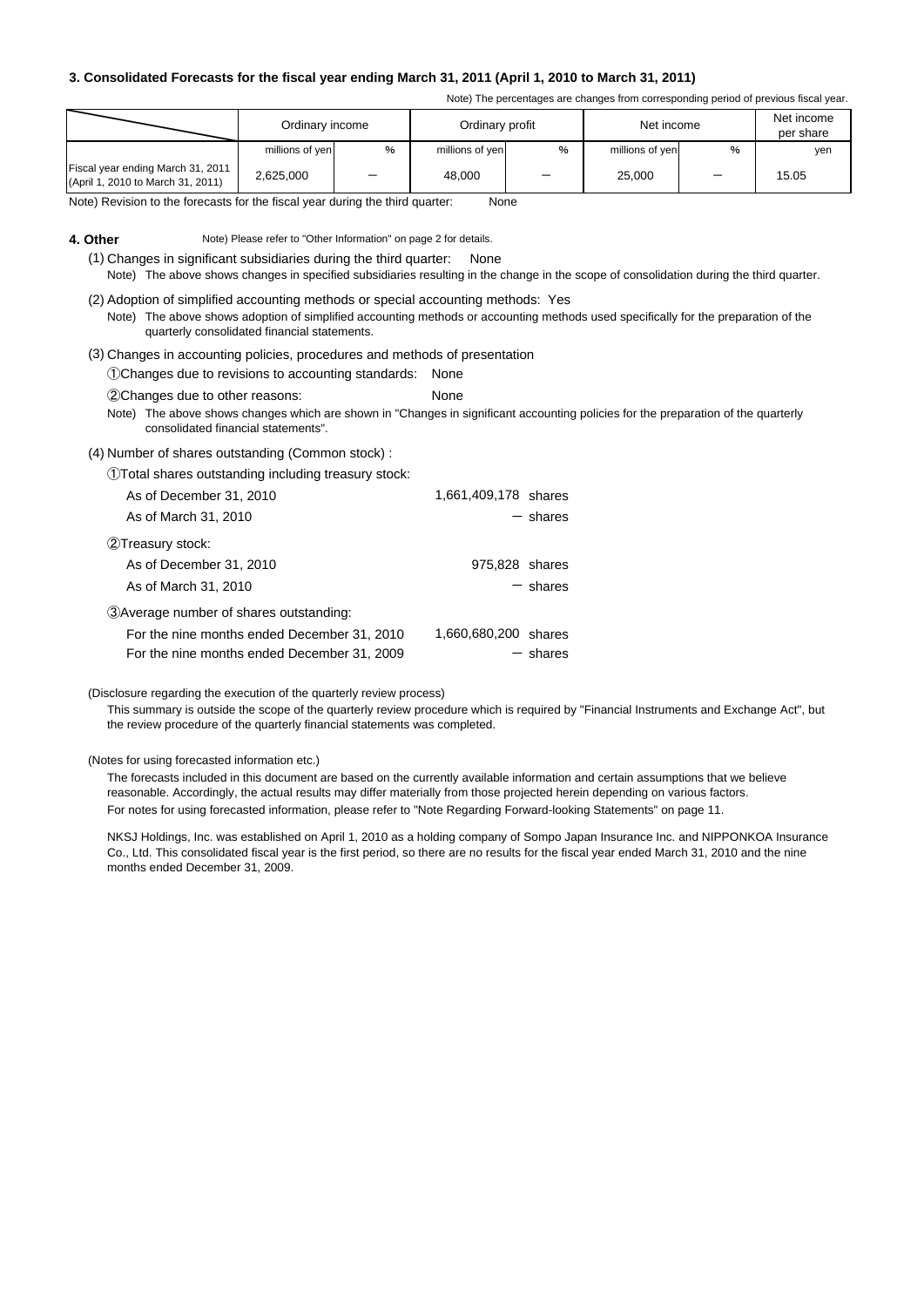### **Contents**

| 1. Qualitative Information related to the Consolidated Financial Results for the nine months ended                                                                                                                                  |                |
|-------------------------------------------------------------------------------------------------------------------------------------------------------------------------------------------------------------------------------------|----------------|
|                                                                                                                                                                                                                                     | 2              |
| (1) Qualitative information related to the consolidated results of operations manufacture information meta-                                                                                                                         | $\overline{c}$ |
| (2) Qualitative information related to the consolidated financial conditions manufacture information meta-                                                                                                                          | 2              |
| (3) Qualitative information related to the consolidated forecasts manufactured contains an intervent control of                                                                                                                     | $\overline{2}$ |
| 2. Other Information <b>www.communication.communication.communication</b> control of the control of the control of the control of the control of the control of the control of the control of the control of the control of the con | 2              |
|                                                                                                                                                                                                                                     | 2              |
| (2) Summary of adoption of simplified accounting methods or special accounting methods manufactured in the summan was                                                                                                               | $\overline{2}$ |
|                                                                                                                                                                                                                                     | 2              |
| 3. Quarterly Consolidated Financial Statements <b>manufacture of the Consolidated Statement</b> Statements and Consolidated Financial Statements and Consolidated Financial Statements and Consolidated Financial Statements and Co | 3              |
| (1) Quarterly Consolidated Balance Sheets (1) Martin Martin Martin Martin Martin Martin Martin Martin Martin M                                                                                                                      | 3              |
|                                                                                                                                                                                                                                     | $\overline{4}$ |
|                                                                                                                                                                                                                                     | 5              |
|                                                                                                                                                                                                                                     | 5              |
|                                                                                                                                                                                                                                     | 6              |
| (6) Derivatives Transactions <b>constructions</b> (6) Derivatives Transactions (6)                                                                                                                                                  | 7              |
|                                                                                                                                                                                                                                     | - 8            |
|                                                                                                                                                                                                                                     |                |
| (2) Premiums Written and Claims Paid by Lines of Business (Consolidated) manufactured and the manufactured 9                                                                                                                        |                |
|                                                                                                                                                                                                                                     | 10             |
|                                                                                                                                                                                                                                     | $-11$          |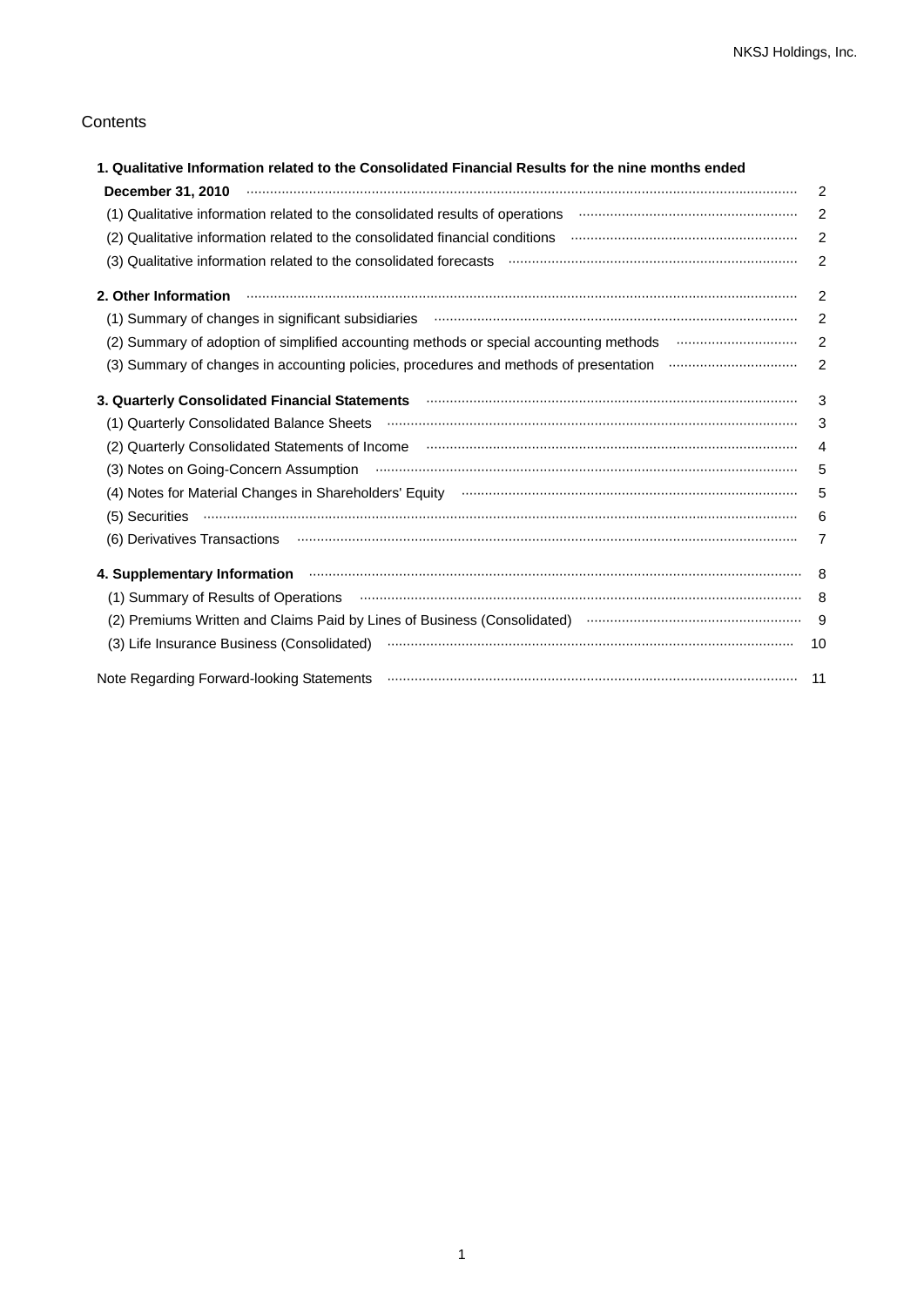## **1. Qualitative Information related to the Consolidated Financial Results for the nine months ended December 31, 2010**

(1) Qualitative information related to the consolidated results of operations

The consolidated results of operations for the nine months ended December 31, 2010 are as follows.

1,903.0 billion yen of underwriting income, 91.9 billion yen of investment income and 7.0 billion yen of other ordinary income resulted in 2,002.0 billion yen of ordinary income.

In contrast, 1,602.7 billion yen of underwriting expenses, 30.4 billion yen of investment expenses, 314.2 billion yen of operating, general and administrative expenses and 8.7 billion yen of other ordinary expenses resulted in 1,956.1 billion yen of ordinary expenses.

As a result, ordinary profit amounted to 45.9 billion yen and net income amounted to 24.8 billion yen.

#### (2) Qualitative information related to the consolidated financial conditions

As of December 31, 2010, the total assets amounted to 9,022.8 billion yen and the total net assets amounted to 1,168.1 billion yen.

(3) Qualitative information related to the consolidated forecasts

There is no change on the consolidated forecasts for the fiscal year ending March 31, 2011 (full fiscal year) as disclosed on November 19, 2010.

## **2. Other Information**

(1) Summary of changes in significant subsidiaries

None.

(2) Summary of adoption of simplified accounting methods or special accounting methods

Income taxes are calculated by applying a reasonably estimated effective tax rate to income before income taxes. The estimated effective tax rate is determined by estimating the effective tax rate after applying deferred tax accounting for the fiscal year, including the third quarter of this fiscal year. When it is remarkably unreasonable to adopt this accounting method, income taxes are calculated by the statutory effective tax rate.

(3) Summary of changes in accounting policies, procedures and methods of presentation

NKSJ Holdings, Inc. is a sole parent company of Sompo Japan Insurance Inc. and NIPPONKOA Insurance Co., Ltd. established through share exchange on April 1, 2010. This consolidated fiscal year is the first period, so there is no change in accounting policies, procedures and methods of presentation.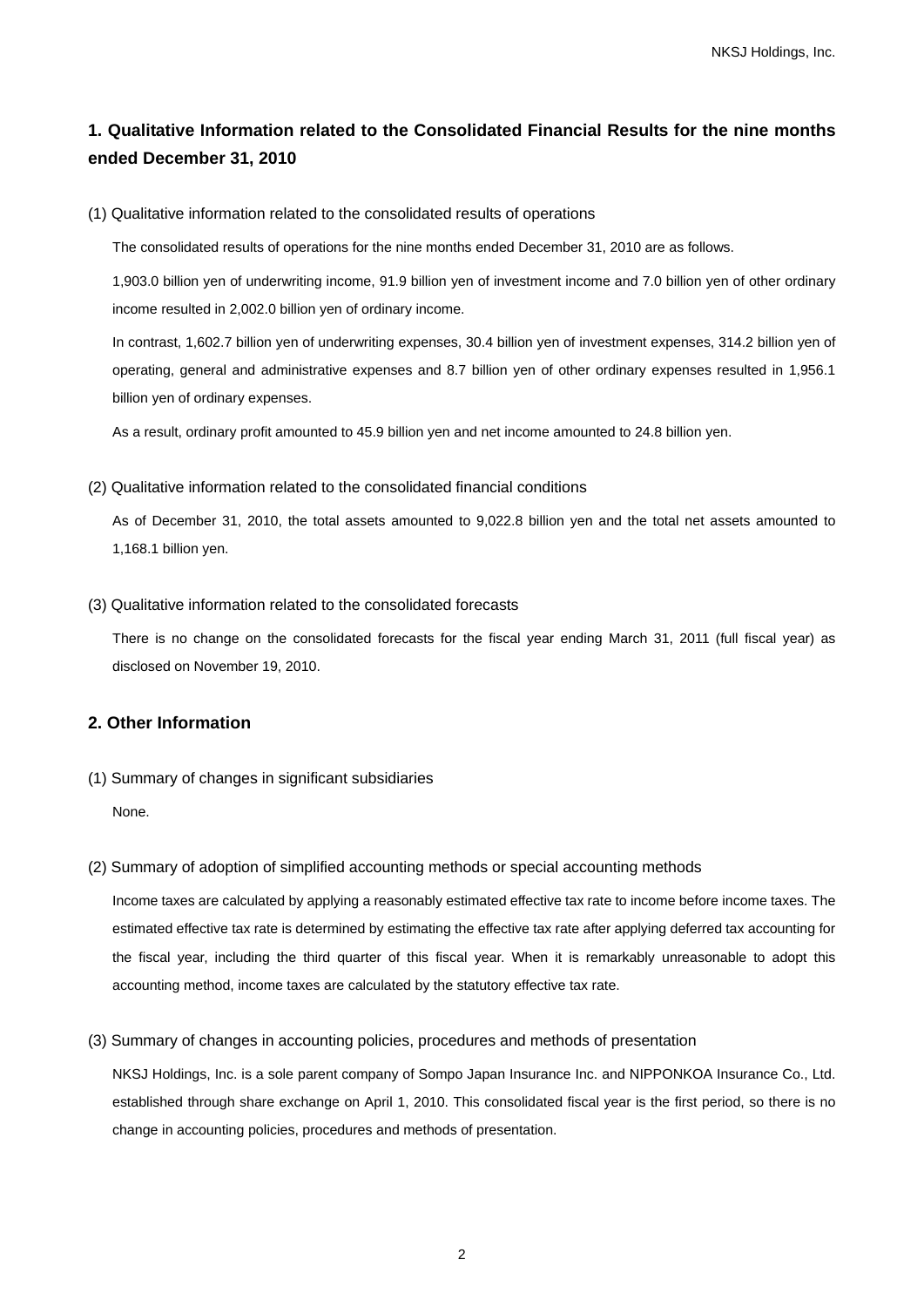## **3. Quarterly Consolidated Financial Statements**

(1) Quarterly Consolidated Balance Sheets

|                                                               | (Millions of yen)       |
|---------------------------------------------------------------|-------------------------|
|                                                               | As of December 31, 2010 |
| Assets:                                                       |                         |
| Cash and deposits                                             | 234,188                 |
| Call Ioans                                                    | 64,225                  |
| Receivables under resale agreements                           | 64,984                  |
| Receivables under securities borrowing transactions           | 25,502                  |
| Monetary receivables bought                                   | 34,720                  |
| Money trusts                                                  | 81,392                  |
| <b>Securities</b>                                             | 6,580,373               |
| Loans                                                         | 706,428                 |
| Tangible fixed assets                                         | 361,289                 |
| Intangible fixed assets                                       | 52,711                  |
| Other assets                                                  | 591,847                 |
| Deferred tax assets                                           | 231,373                 |
| Allowance for possible loan losses                            | (6, 185)                |
| Total assets                                                  | 9,022,852               |
| Liabilities:                                                  |                         |
| Underwriting funds:                                           | 7,316,385               |
| Reserve for outstanding losses and claims                     | 974,282                 |
| Underwriting reserves                                         | 6,342,103               |
| Bonds                                                         | 128,000                 |
| <b>Other liabilities</b>                                      | 269,447                 |
| Reserve for retirement benefits                               | 108,981                 |
| Reserve for retirement benefits to directors                  | 129                     |
| Reserve for bonus payments                                    | 7,446                   |
| Reserves under the special laws:                              | 23,325                  |
| Reserve for price fluctuation                                 | 23,325                  |
| Deferred tax liabilities                                      | 978                     |
| <b>Total liabilities</b>                                      | 7,854,696               |
| Net assets:                                                   |                         |
| Shareholders' equity:                                         |                         |
| Common stock                                                  | 100,045                 |
| Capital surplus                                               | 438,555                 |
| Retained earnings                                             | 336,104                 |
| Treasury stock                                                | (567)                   |
| Total shareholders' equity                                    | 874,137                 |
| Valuation and translation adjustments:                        |                         |
| Unrealized gains on securities available for sale, net of tax | 315,576                 |
| Deferred gains on hedges                                      | 4,274                   |
| Foreign currency translation adjustments                      | (31, 150)               |
| Total valuation and translation adjustments                   | 288,699                 |
| Stock acquisition rights                                      | 2,362                   |
| Non-controlling interests                                     | 2,955                   |
| Total net assets                                              | 1,168,156               |
| Total liabilities and net assets                              | 9,022,852               |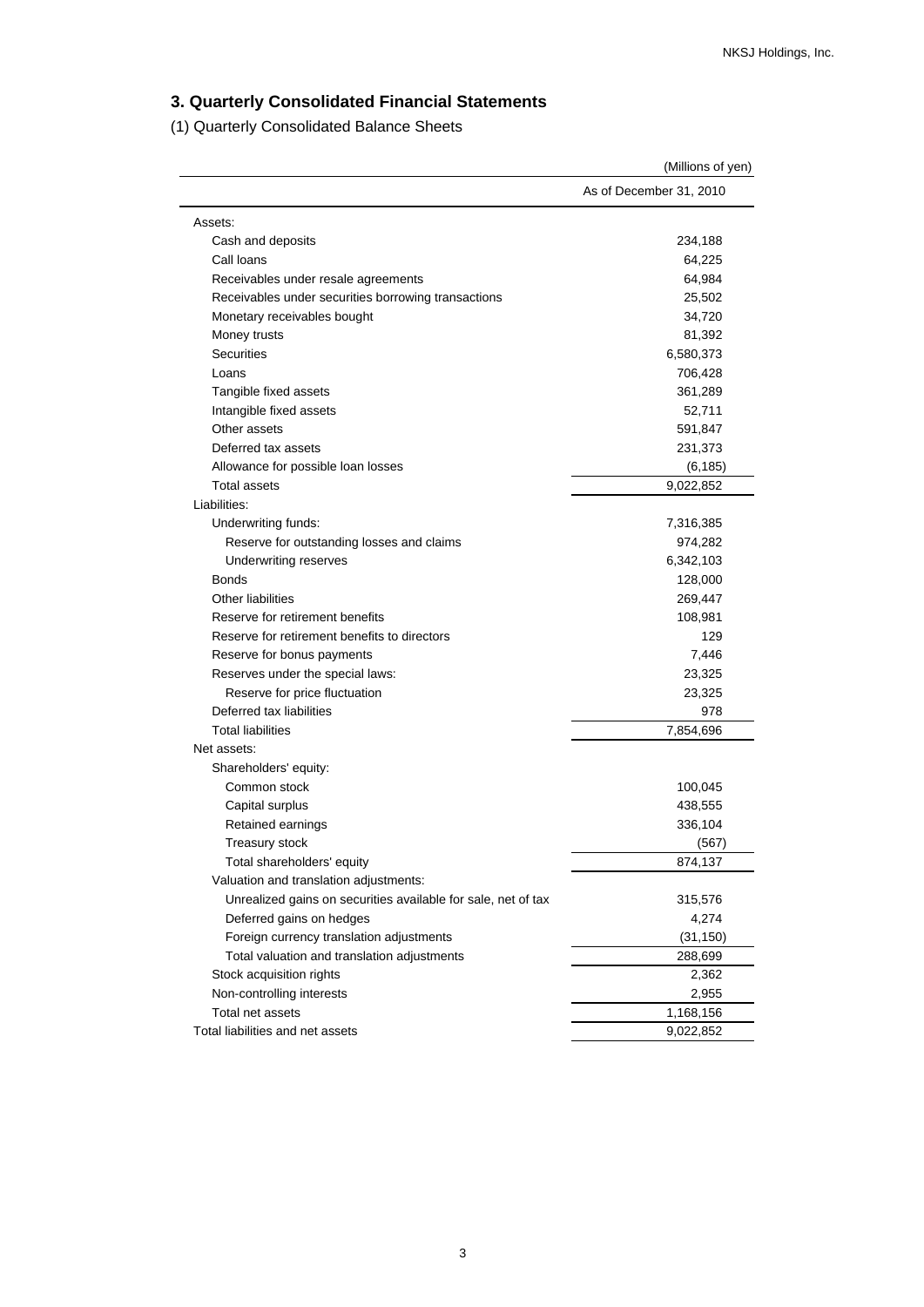## (2) Quarterly Consolidated Statements of Income

|                                                                        | (Millions of yen)              |
|------------------------------------------------------------------------|--------------------------------|
|                                                                        | Nine months ended              |
|                                                                        | December 31, 2010              |
|                                                                        | (April 1 to December 31, 2010) |
| Ordinary income:                                                       | 2,002,076                      |
| Underwriting income:                                                   | 1,903,022                      |
| Net premiums written                                                   | 1,465,475                      |
| Deposits of premiums by policyholders                                  | 118,276                        |
| Interest and dividend income on deposits of premiums, etc.             | 44,860                         |
| Life insurance premiums written                                        | 171,436                        |
| Reversal of reserve for outstanding losses and claims                  | 59,675                         |
| Reversal of underwriting reserves                                      | 39,068                         |
| Investment income:                                                     | 91,957                         |
| Interest and dividend income                                           | 116,534                        |
| Investment gains on money trusts                                       | 847                            |
| Gains on sales of securities                                           | 9,396                          |
| Transfer of interest and dividend income on deposits of premiums, etc. | (44, 860)                      |
| Other ordinary income                                                  | 7,097                          |
| Ordinary expenses:                                                     | 1,956,103                      |
| Underwriting expenses:                                                 | 1,602,747                      |
| Net claims paid                                                        | 925,954                        |
| Loss adjustment expenses                                               | 97,439                         |
| Net commissions and brokerage fees                                     | 265,020                        |
| Maturity refunds to policyholders                                      | 264,815                        |
| Life insurance claims paid                                             | 43,872                         |
| Investment expenses:                                                   | 30,422                         |
| Investment losses on money trusts                                      | 914                            |
| Investment losses on trading securities                                | 17                             |
| Losses on sales of securities                                          | 3,607                          |
| Impairment losses on securities                                        | 9,854                          |
| Operating, general and administrative expenses                         | 314,200                        |
| Other ordinary expenses:                                               | 8,734                          |
| Interest paid                                                          | 5,403                          |
| Ordinary profit                                                        | 45,973                         |
| Extraordinary gains:                                                   | 2,251                          |
| Gains on disposal of fixed assets                                      | 316                            |
| Gains on negative goodwill                                             | 149                            |
| Other extraordinary gains                                              | 1,785                          |
| Extraordinary losses:                                                  | 7,210                          |
| Losses on disposal of fixed assets                                     | 493                            |
| Impairment losses                                                      | 662                            |
| Provision for reserves under the special laws:                         | 4,832                          |
| Provision for reserve for price fluctuation                            | 4,832                          |
| Other extraordinary losses                                             | 1,222                          |
| Income before income taxes and non-controlling interests               | 41,014                         |
| Income taxes and deferred income taxes                                 | 16,418                         |
| Income before non-controlling interests                                | 24,596                         |
| Non-controlling interests                                              | (250)                          |
| Net income                                                             | 24,846                         |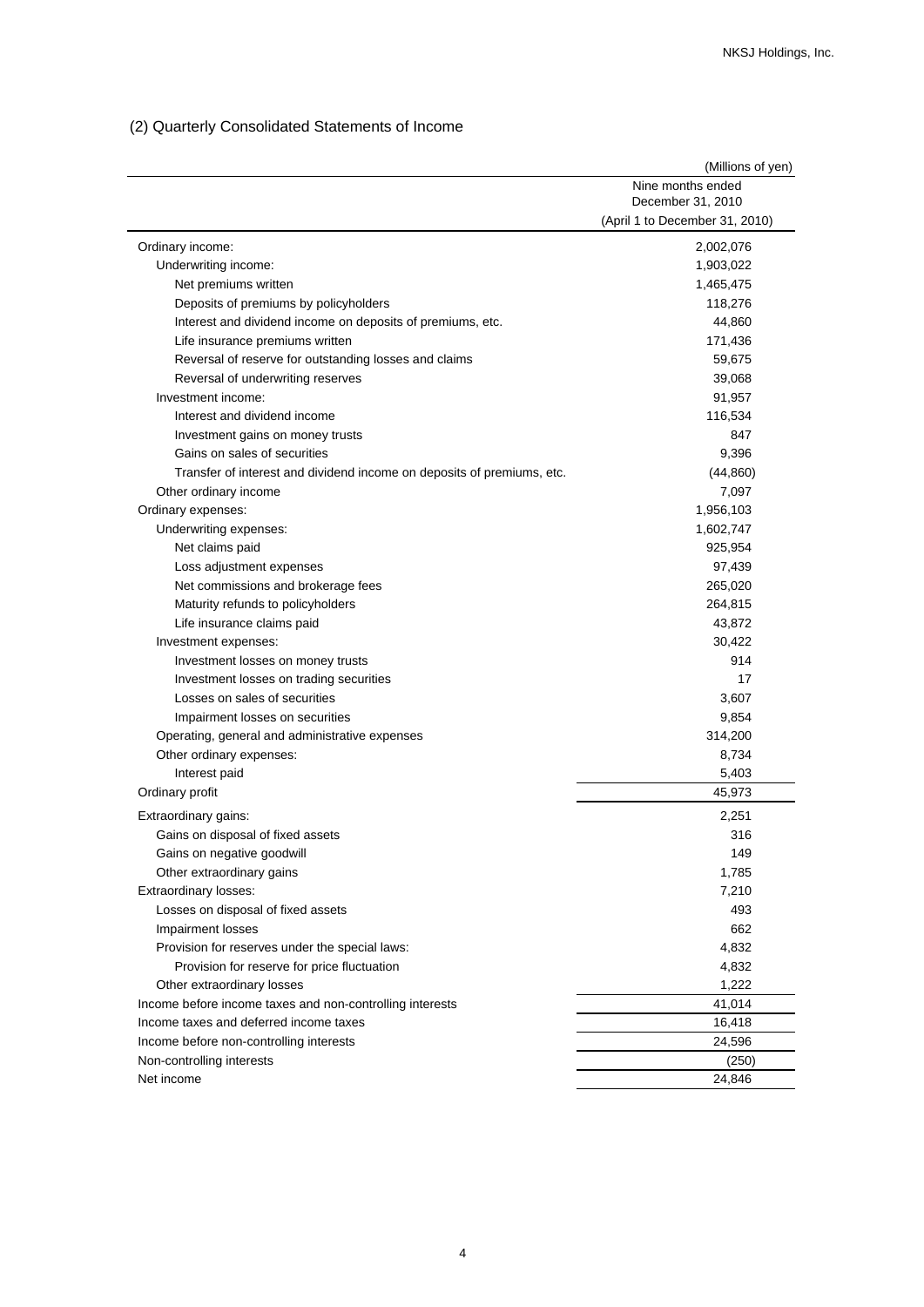- (3) Notes on Going-Concern Assumption None.
- (4) Notes for Material Changes in Shareholders' Equity None.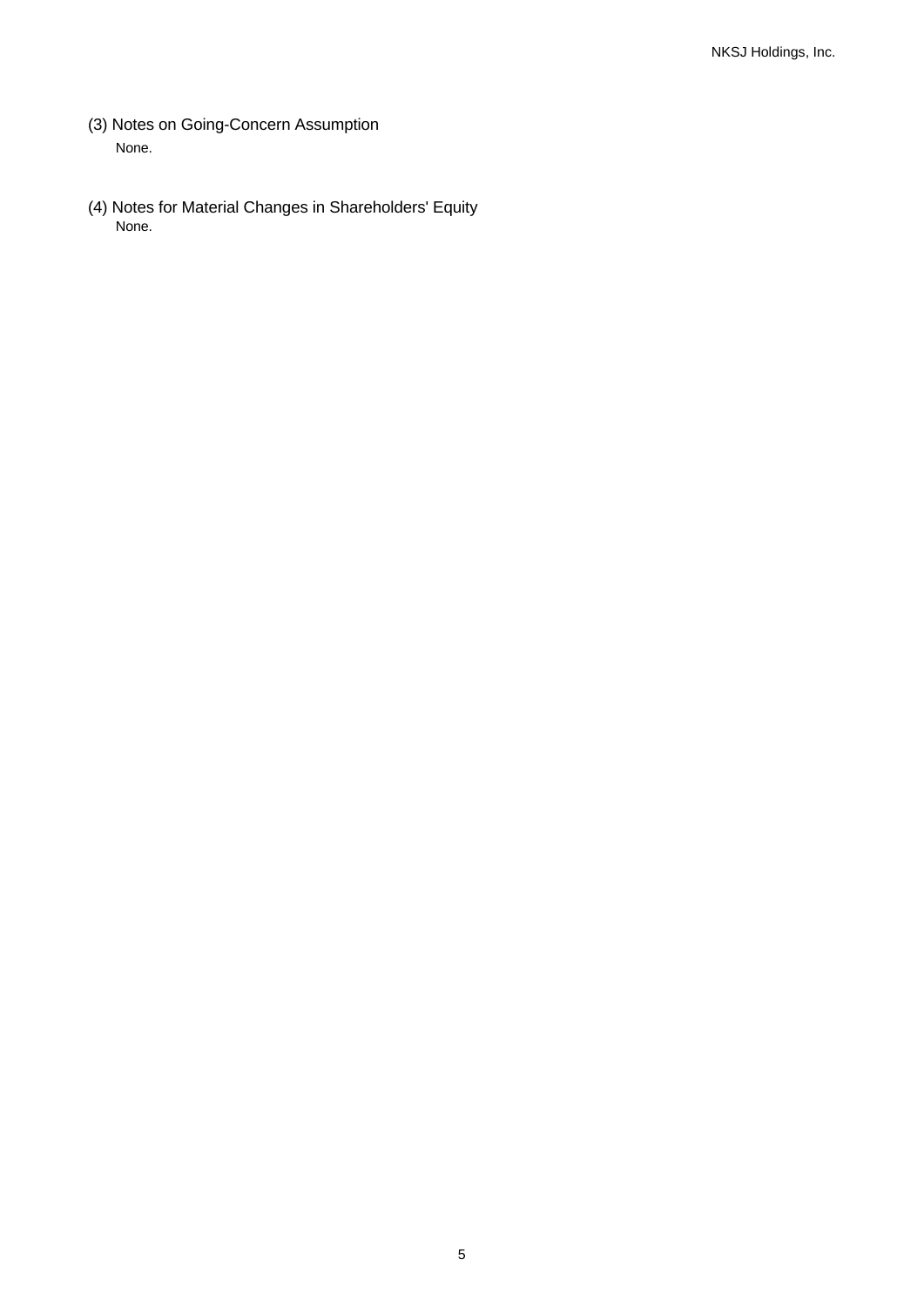### (5) Securities

As of December 31, 2010

#### 1. Bonds held to maturity (which have readily determinable fair value)

|                    |                                     |            | (Millions of yen)         |
|--------------------|-------------------------------------|------------|---------------------------|
|                    | Carrying amount<br>on balance sheet | Fair value | Unrealized gains (losses) |
| Domestic bonds     | 1,109,413                           | 1,164,456  | 55,043                    |
| Foreign securities | 62.422                              | 63,158     | 735                       |
| Total              | 1,171,836                           | 1,227,614  | 55,778                    |

#### 2. Policy reserve matching bonds (which have readily determinable fair value)

|                |                                     |            | (Millions of yen)         |
|----------------|-------------------------------------|------------|---------------------------|
|                | Carrying amount<br>on balance sheet | Fair value | Unrealized gains (losses) |
| Domestic bonds | 14,775                              | 15,248     | 473                       |
| Total          | 14,775                              | 15,248     | 473                       |

#### 3. Securities available for sale (which have readily determinable fair value)

|                    |           |                                     | (Millions of yen)         |
|--------------------|-----------|-------------------------------------|---------------------------|
|                    | Cost      | Carrying amount<br>on balance sheet | Unrealized gains (losses) |
| Domestic bonds     | 2,431,283 | 2,500,594                           | 69,310                    |
| Domestic stocks    | 1,135,321 | 1,609,106                           | 473,784                   |
| Foreign securities | 1,092,602 | 1,034,476                           | (58, 126)                 |
| <b>Others</b>      | 89,625    | 92,171                              | 2,545                     |
| Total              | 4,748,834 | 5,236,348                           | 487,513                   |

Notes)

1. Certificate of deposit, which are classified as cash and deposits and beneficial interests in the loan trusts, which are classified as monetary receivables bought in the quarterly consolidated balance sheet, are included in "Others" above.

2. Impairment losses on securities available for sale which have readily determinable fair value amount to 8,918 million yen.

NKSJ Holdings, Inc. and its domestic consolidated subsidiaries recognize impairment losses on securities available for sale which have readily determinable fair value if fair value declines by 30% or more of their cost as of the quarterly balance sheet date, as a rule.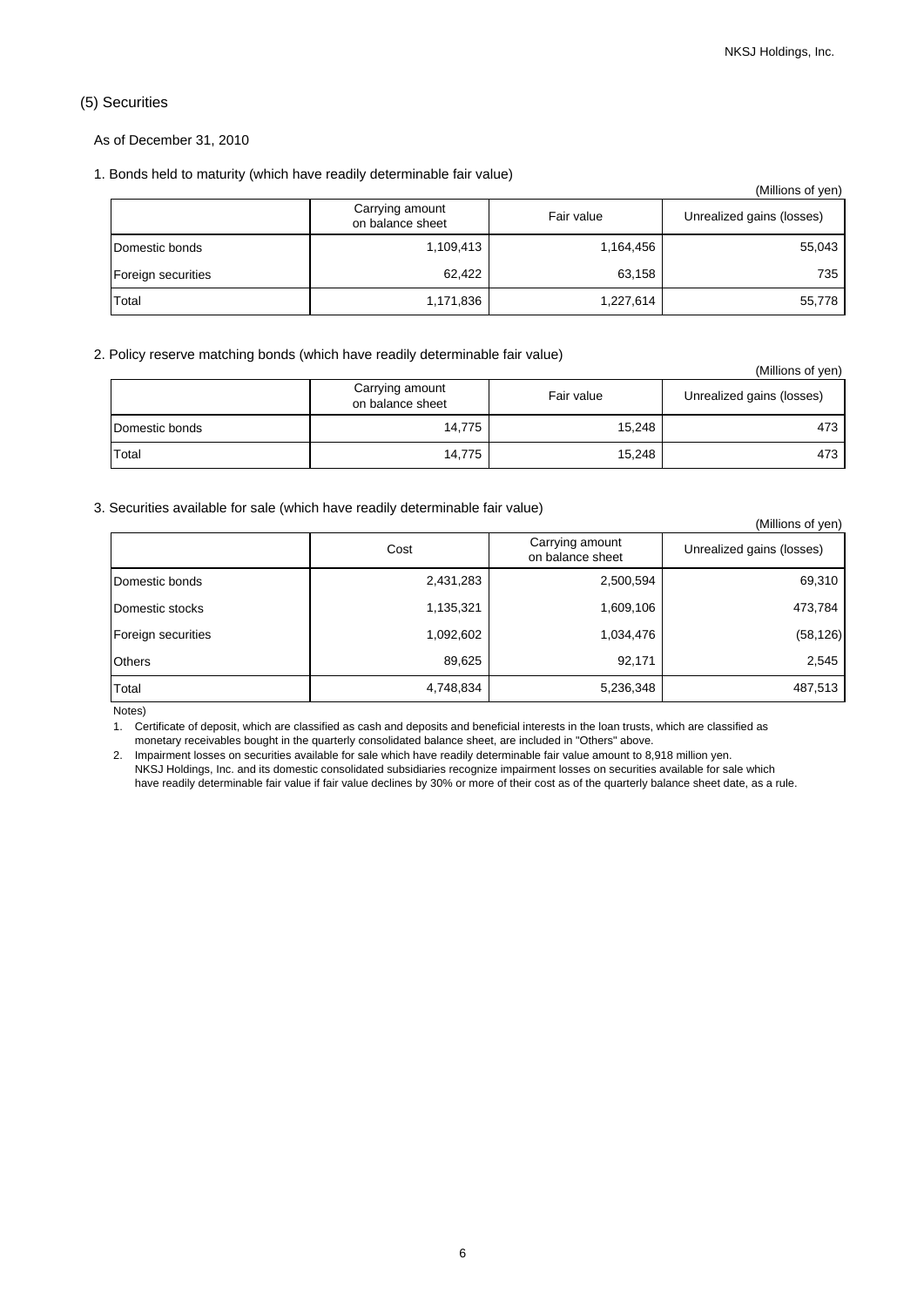## (6) Derivatives Transactions

### As of December 31, 2010

|               |                            |                    |             | (Millions of yen)            |
|---------------|----------------------------|--------------------|-------------|------------------------------|
| Type          | Transaction                | Notional<br>amount | Fair value  | Unrealized<br>gains (losses) |
| Currency      | Forward foreign exchanges: |                    |             |                              |
| derivatives   | Short                      | 59,286             | 1,891       | 1,891                        |
|               | Long                       | 16,466             | (314)       | (314)                        |
|               | Currency options:          |                    |             |                              |
|               | Short                      | 35,823             |             |                              |
|               |                            | $87*$              | (30)        | 57                           |
|               | Long                       | 33,174             |             |                              |
|               |                            | $87*$              | 143         | 55                           |
| Equity        | Equity index futures:      |                    |             |                              |
| derivatives   | Short                      | 5,611              | (55)        | (55)                         |
|               | Equity index options:      |                    |             |                              |
|               | Short                      | 5,417              |             |                              |
|               |                            | $205*$             | (1)         | 203                          |
|               | Long                       | 4,400              |             |                              |
|               |                            | $205*$             | 108         | (96)                         |
| <b>Bond</b>   | Bond futures:              |                    |             |                              |
| derivatives   | Long                       | 1,426              | (13)        | (13)                         |
| <b>Others</b> | Credit derivatives:        |                    |             |                              |
|               | Short                      | 9,000              | 66          | 66                           |
|               | Long                       | 2,000              | $\mathbf 0$ | $\Omega$                     |
|               | Weather derivatives:       |                    |             |                              |
|               | Short                      | 472                |             |                              |
|               |                            | $19*$              | (10)        | 8                            |
|               | Earthquake derivatives:    |                    |             |                              |
|               | Short                      | 3,960              |             |                              |
|               |                            | $119*$             | (10)        | 109                          |
|               | Long                       | 3,555              |             |                              |
|               |                            | 366*               | 125         | (241)                        |
| Total         |                            |                    | 1,899       | 1,672                        |

Notes)

1. Derivatives transactions to which hedge accounting is applied are excluded.

2. Amounts with an asterisk (\*) represent the amount of the option premiums.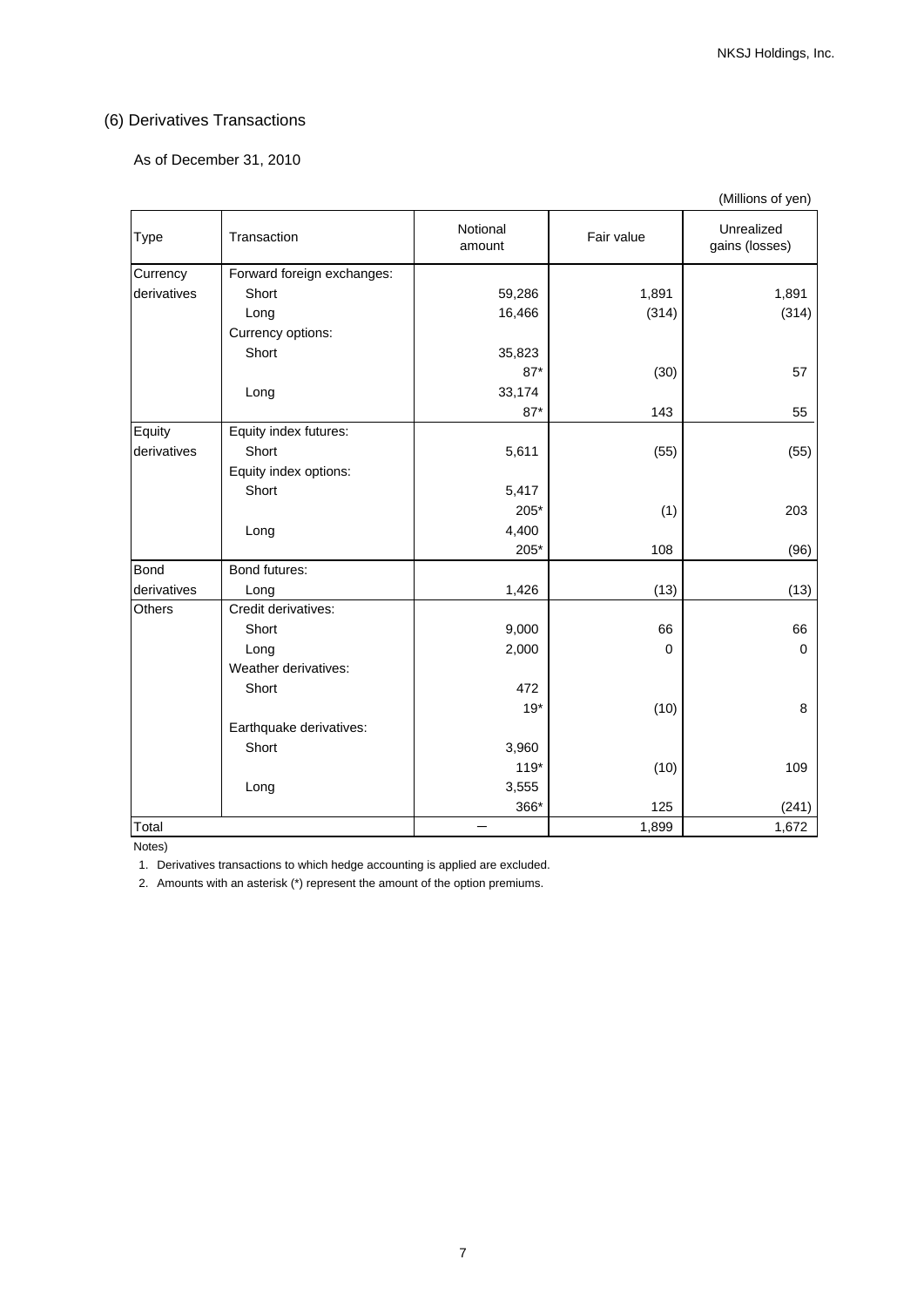# **4. Supplementary Information**

(1) Summary of Results of Operations

| Nine months ended<br>December 31, 2010<br>(April 1 to December 31, 2010)<br>Ordinary income and expenses:<br>Underwriting income:<br>1,903,022<br>Net premiums written<br>1,465,475<br>Deposits of premiums by policyholders<br>118,276<br>Life insurance premiums written<br>171,436<br>Underwriting expenses:<br>1,602,747<br>925,954<br>Net claims paid<br>97,439<br>Loss adjustment expenses<br>Net commissions and brokerage fees<br>265,020<br>Maturity refunds to policyholders<br>264,815<br>Life insurance claims paid<br>43,872<br>Investment income:<br>91,957<br>Interest and dividend income<br>116,534<br>Gains on sales of securities<br>9.396<br>Investment expenses:<br>30,422<br>Losses on sales of securities<br>3,607<br>Impairment losses on securities<br>9,854<br>Operating, general and administrative expenses<br>314,200<br>Other ordinary income and expenses<br>(1,636)<br>Ordinary profit<br>45,973<br>Extraordinary gains and losses:<br>Extraordinary gains<br>2,251<br><b>Extraordinary losses</b><br>7,210<br>Net extraordinary losses<br>(4,958)<br>Income before income taxes and non-controlling interests<br>41,014<br>Income taxes and deferred income taxes<br>16,418<br>Income before non-controlling interests<br>24,596<br>Non-controlling interests<br>(250)<br>Net income<br>24,846 | (Millions of yen) |
|---------------------------------------------------------------------------------------------------------------------------------------------------------------------------------------------------------------------------------------------------------------------------------------------------------------------------------------------------------------------------------------------------------------------------------------------------------------------------------------------------------------------------------------------------------------------------------------------------------------------------------------------------------------------------------------------------------------------------------------------------------------------------------------------------------------------------------------------------------------------------------------------------------------------------------------------------------------------------------------------------------------------------------------------------------------------------------------------------------------------------------------------------------------------------------------------------------------------------------------------------------------------------------------------------------------------------------|-------------------|
|                                                                                                                                                                                                                                                                                                                                                                                                                                                                                                                                                                                                                                                                                                                                                                                                                                                                                                                                                                                                                                                                                                                                                                                                                                                                                                                                 |                   |
|                                                                                                                                                                                                                                                                                                                                                                                                                                                                                                                                                                                                                                                                                                                                                                                                                                                                                                                                                                                                                                                                                                                                                                                                                                                                                                                                 |                   |
|                                                                                                                                                                                                                                                                                                                                                                                                                                                                                                                                                                                                                                                                                                                                                                                                                                                                                                                                                                                                                                                                                                                                                                                                                                                                                                                                 |                   |
|                                                                                                                                                                                                                                                                                                                                                                                                                                                                                                                                                                                                                                                                                                                                                                                                                                                                                                                                                                                                                                                                                                                                                                                                                                                                                                                                 |                   |
|                                                                                                                                                                                                                                                                                                                                                                                                                                                                                                                                                                                                                                                                                                                                                                                                                                                                                                                                                                                                                                                                                                                                                                                                                                                                                                                                 |                   |
|                                                                                                                                                                                                                                                                                                                                                                                                                                                                                                                                                                                                                                                                                                                                                                                                                                                                                                                                                                                                                                                                                                                                                                                                                                                                                                                                 |                   |
|                                                                                                                                                                                                                                                                                                                                                                                                                                                                                                                                                                                                                                                                                                                                                                                                                                                                                                                                                                                                                                                                                                                                                                                                                                                                                                                                 |                   |
|                                                                                                                                                                                                                                                                                                                                                                                                                                                                                                                                                                                                                                                                                                                                                                                                                                                                                                                                                                                                                                                                                                                                                                                                                                                                                                                                 |                   |
|                                                                                                                                                                                                                                                                                                                                                                                                                                                                                                                                                                                                                                                                                                                                                                                                                                                                                                                                                                                                                                                                                                                                                                                                                                                                                                                                 |                   |
|                                                                                                                                                                                                                                                                                                                                                                                                                                                                                                                                                                                                                                                                                                                                                                                                                                                                                                                                                                                                                                                                                                                                                                                                                                                                                                                                 |                   |
|                                                                                                                                                                                                                                                                                                                                                                                                                                                                                                                                                                                                                                                                                                                                                                                                                                                                                                                                                                                                                                                                                                                                                                                                                                                                                                                                 |                   |
|                                                                                                                                                                                                                                                                                                                                                                                                                                                                                                                                                                                                                                                                                                                                                                                                                                                                                                                                                                                                                                                                                                                                                                                                                                                                                                                                 |                   |
|                                                                                                                                                                                                                                                                                                                                                                                                                                                                                                                                                                                                                                                                                                                                                                                                                                                                                                                                                                                                                                                                                                                                                                                                                                                                                                                                 |                   |
|                                                                                                                                                                                                                                                                                                                                                                                                                                                                                                                                                                                                                                                                                                                                                                                                                                                                                                                                                                                                                                                                                                                                                                                                                                                                                                                                 |                   |
|                                                                                                                                                                                                                                                                                                                                                                                                                                                                                                                                                                                                                                                                                                                                                                                                                                                                                                                                                                                                                                                                                                                                                                                                                                                                                                                                 |                   |
|                                                                                                                                                                                                                                                                                                                                                                                                                                                                                                                                                                                                                                                                                                                                                                                                                                                                                                                                                                                                                                                                                                                                                                                                                                                                                                                                 |                   |
|                                                                                                                                                                                                                                                                                                                                                                                                                                                                                                                                                                                                                                                                                                                                                                                                                                                                                                                                                                                                                                                                                                                                                                                                                                                                                                                                 |                   |
|                                                                                                                                                                                                                                                                                                                                                                                                                                                                                                                                                                                                                                                                                                                                                                                                                                                                                                                                                                                                                                                                                                                                                                                                                                                                                                                                 |                   |
|                                                                                                                                                                                                                                                                                                                                                                                                                                                                                                                                                                                                                                                                                                                                                                                                                                                                                                                                                                                                                                                                                                                                                                                                                                                                                                                                 |                   |
|                                                                                                                                                                                                                                                                                                                                                                                                                                                                                                                                                                                                                                                                                                                                                                                                                                                                                                                                                                                                                                                                                                                                                                                                                                                                                                                                 |                   |
|                                                                                                                                                                                                                                                                                                                                                                                                                                                                                                                                                                                                                                                                                                                                                                                                                                                                                                                                                                                                                                                                                                                                                                                                                                                                                                                                 |                   |
|                                                                                                                                                                                                                                                                                                                                                                                                                                                                                                                                                                                                                                                                                                                                                                                                                                                                                                                                                                                                                                                                                                                                                                                                                                                                                                                                 |                   |
|                                                                                                                                                                                                                                                                                                                                                                                                                                                                                                                                                                                                                                                                                                                                                                                                                                                                                                                                                                                                                                                                                                                                                                                                                                                                                                                                 |                   |
|                                                                                                                                                                                                                                                                                                                                                                                                                                                                                                                                                                                                                                                                                                                                                                                                                                                                                                                                                                                                                                                                                                                                                                                                                                                                                                                                 |                   |
|                                                                                                                                                                                                                                                                                                                                                                                                                                                                                                                                                                                                                                                                                                                                                                                                                                                                                                                                                                                                                                                                                                                                                                                                                                                                                                                                 |                   |
|                                                                                                                                                                                                                                                                                                                                                                                                                                                                                                                                                                                                                                                                                                                                                                                                                                                                                                                                                                                                                                                                                                                                                                                                                                                                                                                                 |                   |
|                                                                                                                                                                                                                                                                                                                                                                                                                                                                                                                                                                                                                                                                                                                                                                                                                                                                                                                                                                                                                                                                                                                                                                                                                                                                                                                                 |                   |
|                                                                                                                                                                                                                                                                                                                                                                                                                                                                                                                                                                                                                                                                                                                                                                                                                                                                                                                                                                                                                                                                                                                                                                                                                                                                                                                                 |                   |
|                                                                                                                                                                                                                                                                                                                                                                                                                                                                                                                                                                                                                                                                                                                                                                                                                                                                                                                                                                                                                                                                                                                                                                                                                                                                                                                                 |                   |
|                                                                                                                                                                                                                                                                                                                                                                                                                                                                                                                                                                                                                                                                                                                                                                                                                                                                                                                                                                                                                                                                                                                                                                                                                                                                                                                                 |                   |
|                                                                                                                                                                                                                                                                                                                                                                                                                                                                                                                                                                                                                                                                                                                                                                                                                                                                                                                                                                                                                                                                                                                                                                                                                                                                                                                                 |                   |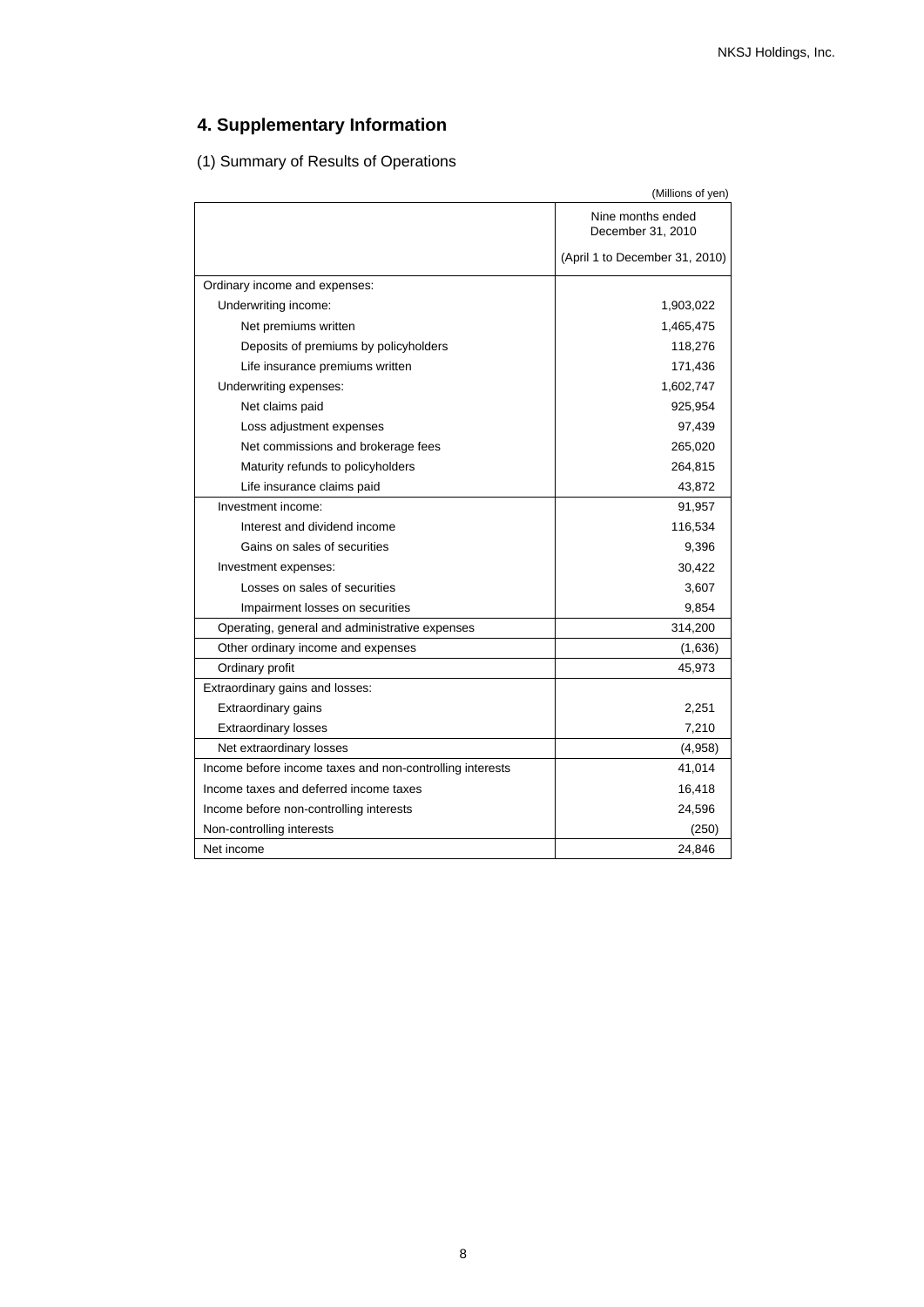## (2) Premiums Written and Claims Paid by Lines of Business (Consolidated)

| (Millions of yen)                         |           |                                     |         |               |
|-------------------------------------------|-----------|-------------------------------------|---------|---------------|
|                                           |           | Nine months ended December 31, 2010 |         |               |
|                                           |           | (April 1 to December 31, 2010)      |         |               |
| <b>Business line</b>                      | Amount    | % of total                          | Rate of |               |
|                                           |           | amount                              | change  |               |
|                                           |           | $\frac{0}{0}$                       |         | $\frac{0}{0}$ |
| Fire and allied insurance                 | 271,837   | 16.2                                |         |               |
| Marine insurance                          | 42.804    | 2.5                                 |         |               |
| Personal accident insurance               | 220,869   | 13.2                                |         |               |
| Voluntary automobile insurance            | 738,727   | 44.0                                |         |               |
| Compulsory automobile liability insurance | 190,641   | 11.4                                |         |               |
| Others                                    | 214,201   | 12.8                                |         |               |
| Total                                     | 1,679,082 | 100.0                               |         |               |
| Deposits of premiums by policyholders     | 118,276   | 7.0                                 |         |               |

Direct premiums written (including deposits of premiums by policyholders)

#### Net premiums written

|                                           |           |                                     | (Millions of yen) |               |
|-------------------------------------------|-----------|-------------------------------------|-------------------|---------------|
|                                           |           | Nine months ended December 31, 2010 |                   |               |
|                                           |           | (April 1 to December 31, 2010)      |                   |               |
| <b>Business line</b>                      | Amount    | % of total<br>amount                | Rate of<br>change |               |
|                                           |           | $\frac{0}{0}$                       |                   | $\frac{0}{0}$ |
| Fire and allied insurance                 | 179,648   | 12.3                                |                   |               |
| Marine insurance                          | 35,520    | 2.4                                 |                   |               |
| Personal accident insurance               | 139,003   | 9.5                                 |                   |               |
| Voluntary automobile insurance            | 737.863   | 50.3                                |                   |               |
| Compulsory automobile liability insurance | 182,733   | 12.5                                |                   |               |
| <b>Others</b>                             | 190,705   | 13.0                                |                   |               |
| Total                                     | 1,465,475 | 100.0                               |                   |               |

#### Net claims paid

|                                           |         |                                     | (Millions of yen) |
|-------------------------------------------|---------|-------------------------------------|-------------------|
|                                           |         | Nine months ended December 31, 2010 |                   |
|                                           |         | (April 1 to December 31, 2010)      |                   |
| <b>Business line</b>                      | Amount  | % of total<br>amount                | Rate of<br>change |
|                                           |         | $\frac{0}{0}$                       | $\frac{0}{0}$     |
| Fire and allied insurance                 | 71,574  | 7.7                                 |                   |
| Marine insurance                          | 17,584  | 1.9                                 |                   |
| Personal accident insurance               | 75.729  | 8.2                                 |                   |
| Voluntary automobile insurance            | 461,528 | 49.8                                |                   |
| Compulsory automobile liability insurance | 172,767 | 18.7                                |                   |
| <b>Others</b>                             | 126,768 | 13.7                                |                   |
| Total                                     | 925.954 | 100.0                               |                   |

Note to the above three tables:

The above figures represent amounts before offsetting internal transactions among consolidated segments.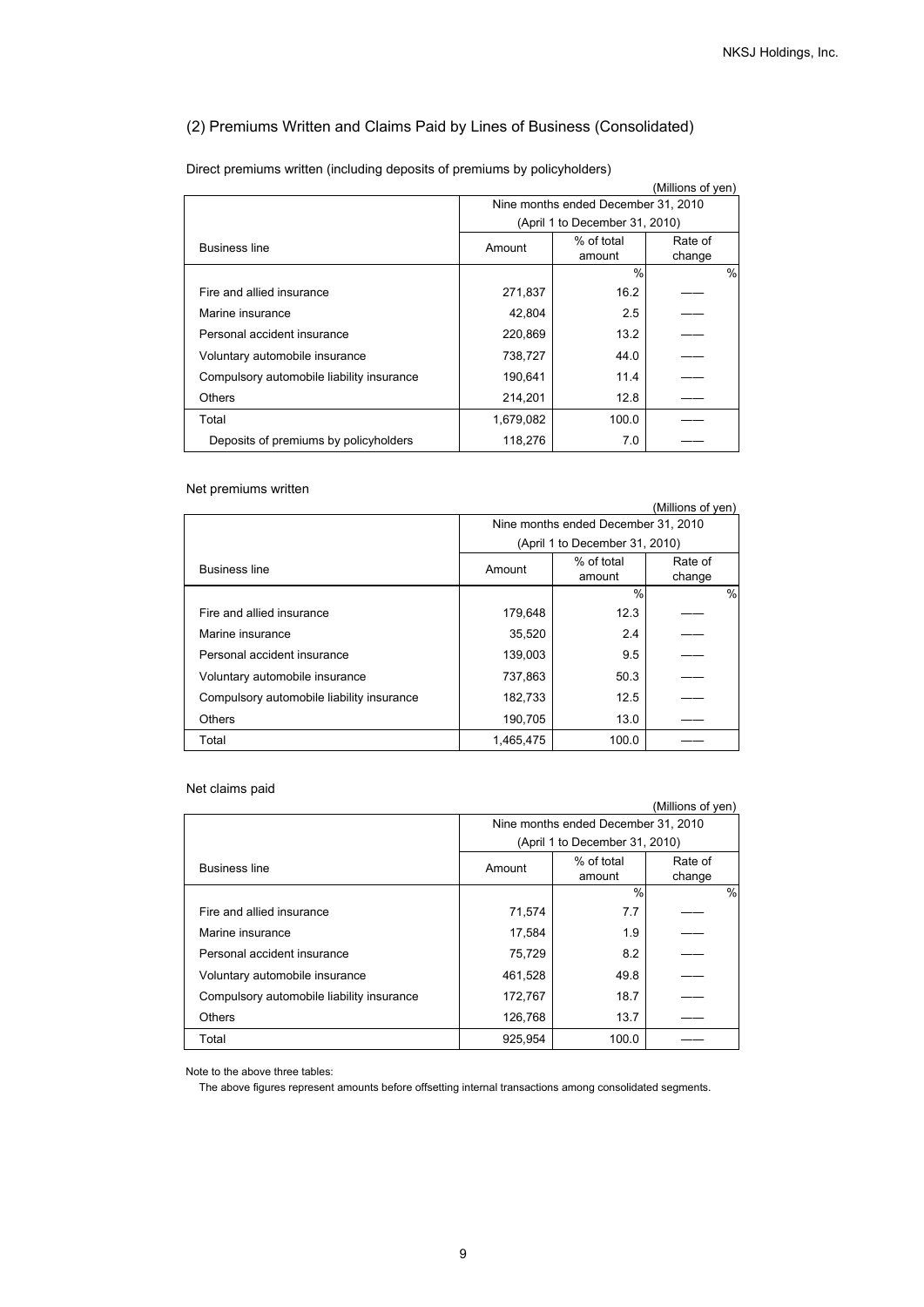## (3) Life Insurance Business (Consolidated)

#### Life insurance premiums

|                         |                                     | (Millions of yen) |  |
|-------------------------|-------------------------------------|-------------------|--|
|                         | Nine months ended December 31, 2010 |                   |  |
|                         | (April 1 to December 31, 2010)      |                   |  |
|                         | Rate of change<br>Amount            |                   |  |
|                         | %                                   |                   |  |
| Life insurance premiums | 171,436                             |                   |  |

Note) The above figures represent amounts before offsetting internal transactions among consolidated segments.

#### Total amount of policies in force

|                      |                          | (Millions of yen) |  |
|----------------------|--------------------------|-------------------|--|
|                      | As of December 31, 2010  |                   |  |
|                      | Rate of change<br>Amount |                   |  |
|                      |                          | $\%$              |  |
| Individual insurance | 16,308,118               |                   |  |
| Individual annuities | 278,566                  |                   |  |
| Group insurance      | 3,038,924                |                   |  |
| Group annuities      |                          |                   |  |

Notes)

- 1. The above figures represent amounts before offsetting internal transactions among consolidated segments.
- 2. Amount of "Individual annuities" represents the sum of annuity fund at the beginning of annuity payment of contracts before the beginning of annuity payment and policy reserves for the contracts after the beginning of annuity payment.

#### Total amount of new policies

|                      |                                                                                                       |           | (Millions of yen) |  |
|----------------------|-------------------------------------------------------------------------------------------------------|-----------|-------------------|--|
|                      | Nine months ended December 31, 2010                                                                   |           |                   |  |
|                      | (April 1 to December 31, 2010)                                                                        |           |                   |  |
|                      | Net increase<br>Net increase<br>by new<br>New policies<br>policies and<br>by conversion<br>conversion |           |                   |  |
| Individual insurance | 2,328,639                                                                                             | 2,328,639 |                   |  |
| Individual annuities | 10,839                                                                                                | 10,839    |                   |  |
| Group insurance      | 30,068                                                                                                | 30,068    |                   |  |
| Group annuities      |                                                                                                       |           |                   |  |

Notes)

1. The above figures represent amounts before offsetting internal transactions among consolidated segments.

 2. Amount of "Net increase by new policies and conversion" for "Individual annuities" represents the amount of annuity fund at the beginning of annuity payment.

### Annualized premiums of new policies (individual insurance and individual annuities)

|                                        |                                     | וייט שויטווייייי |  |
|----------------------------------------|-------------------------------------|------------------|--|
|                                        | Nine months ended December 31, 2010 |                  |  |
|                                        | (April 1 to December 31, 2010)      |                  |  |
|                                        | Amount                              | Rate of change   |  |
|                                        |                                     | %                |  |
| Annualized premiums of<br>new policies | 28,068                              |                  |  |

(Millions of yen)

Note) The above figures represent amounts before offsetting internal transactions among consolidated segments.